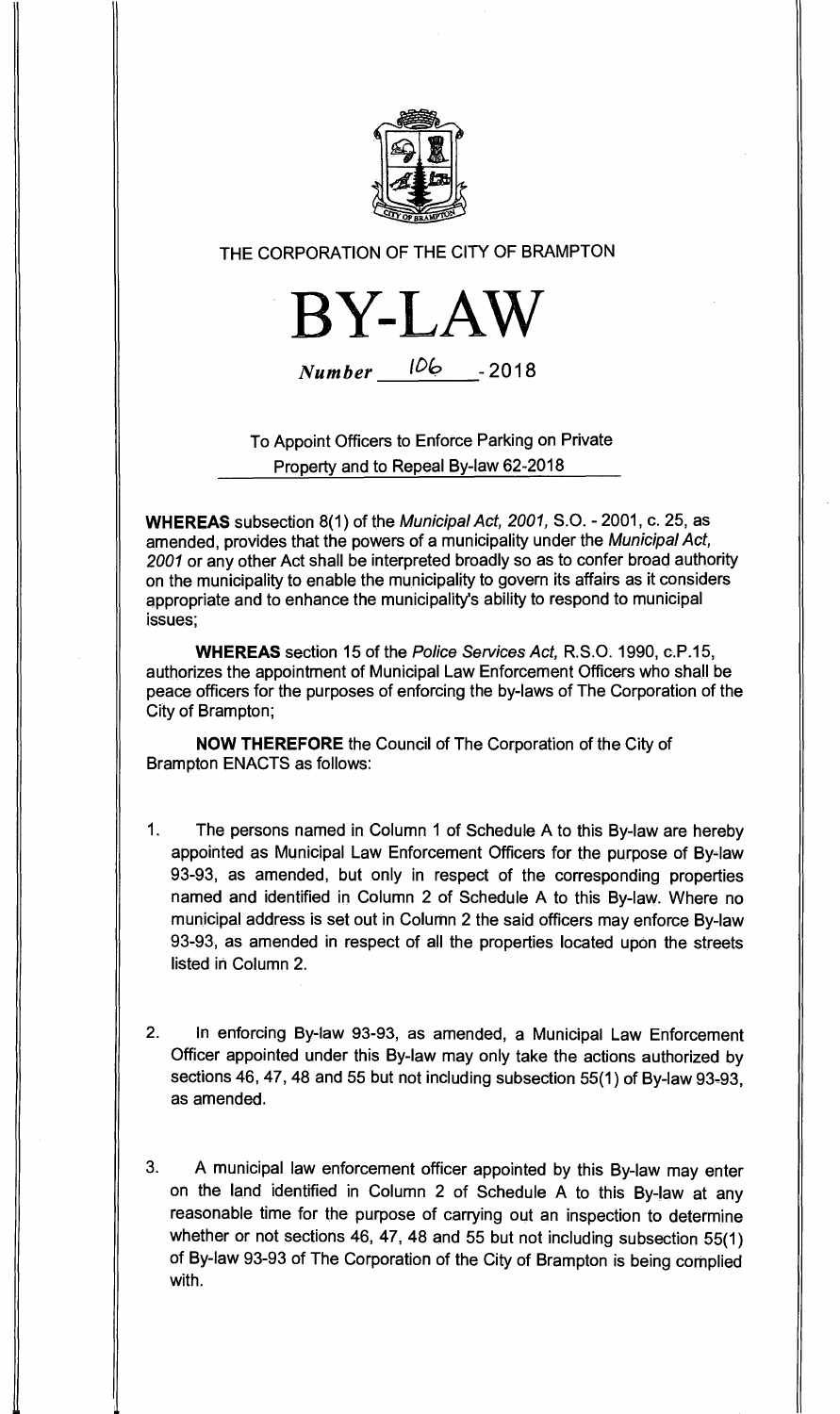- **4. Subject to section 5, this By-law prevails to the extent of any conflict between this By-law and any other by-law of The Corporation of the City of Brampton.**
- **5. This by-law does not restrict any rights conferred by the** Municipal Act, 2001 **or any other Act or regulation, respecting entry to land.**
- **6. By-law 62-2018 is hereby repealed.**

ENACTED and PASSED this 30<sup>th</sup> day of May, 2018.

Approved as to form. 2018/05/22 DMS Diana Soos Approved as to content. 2018/05/16 PM/SP Paul Morrison **Mayor Peter Fay, City Clerk**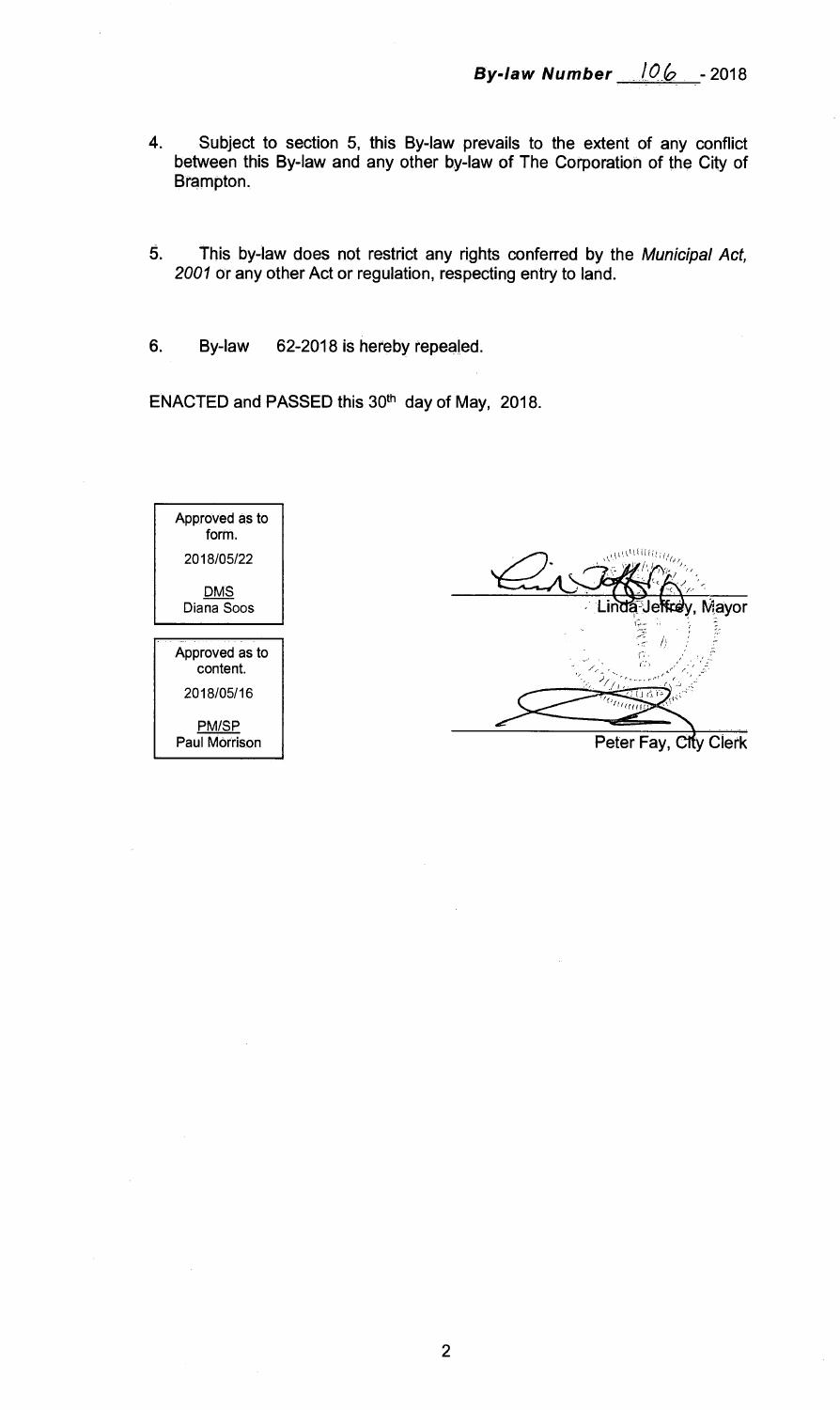### **SCHEDULE A TO BY-LAW 106-2018**

1. BRAR, Gurpreet CHAPMAN, Dave CHAPMAN, Elaina CHAPMAN, Fran CHAPMAN, Michael CHAPMAN, Richard CHAPMAN, Richard D. FISCHER, Jordan GOOBIE, Jason GOOBIE, Nathan GURAYA, Jaspal Singh HUGHES, Robert LILADRIE, William MARTINEZ, Fulvio McGee, Michael McMULLEN, Danny NOAKES, Gregory NOCERA, Fioentina OJLADE, Olanrewaju Michael PEDDLE, Chris RACIOPPO, Arrius RAWLINGS, Darren RECINOS, Ana RECINOS, Mario SALINA, Clarena SINGH, Javid SINGH, Simran SPAGNOLO, Vince VERRETTE, Ryan WILFRED, Suthesia WRIGHT, Ian XIN, Xin

**COLUMN 1 COLUMN 2** 

Ashton Crescent Baronwood Court 180 Walkers Drive Carlton Place 65 Via Rosedale 900 Central Park Drive 1020 Central Park. Drive Dawson Crescent Fleetwood Crescent Lincoln Court 35 Malta Avenue 54 Malta Avenue McMullen Crescent Moregate Crescent North Moregate Crescent South Sandringham Court Stornwood Court Tara Park Crescent 105 Dufay Road 10671 Chinguacousy Road 9455 Mississauga Road

2. ALLEN, Mikhail BALENDRA, James BEAL, Heather BOGOJAVLENSKIS, Dmitrijs BROWN, Lotoya CELESTIAL, Socrates CRAVEIRE, Steve DANIELS, D. Di PLACIDO, Biagio GORDON, Darryl GUY, Don Sunny HASSAN, Mabroor KENNY, David KHAN, Rana LUI, Anthony MIAN, Ehsan MITCHELL, Robert NGUYEN, Michael PARMANANTHAN, Asveethan PASHOVKIN, Artem PATAG, Rhoel PEIXIRO, Michael PIATETSKII, Igor RANA, Ali

171, 173 & 175 Advance Blvd. 8351 McLaughlin Road 61 Ardglen Drive Arizona Drive Bamboo Grove 600 Balmoral Drive Bay Breeze Drive Gifford Gate 1 Belvedere Court Berringer Grove Brocklebank Court Camrose St. Carisbrook Court 2-54 Chipstead Avenue 188- 200 Clarence Street 240, 241 & 250 Clarence Street 50 & 60 Cottrelle Boulevard 1-76 Craighleigh Crescent 1-16 Garden Park Lane Darras Court 4, 6 & 8 Day Spring Circle Deckman St 135 & 139 Devon Road Eagle Trace Drive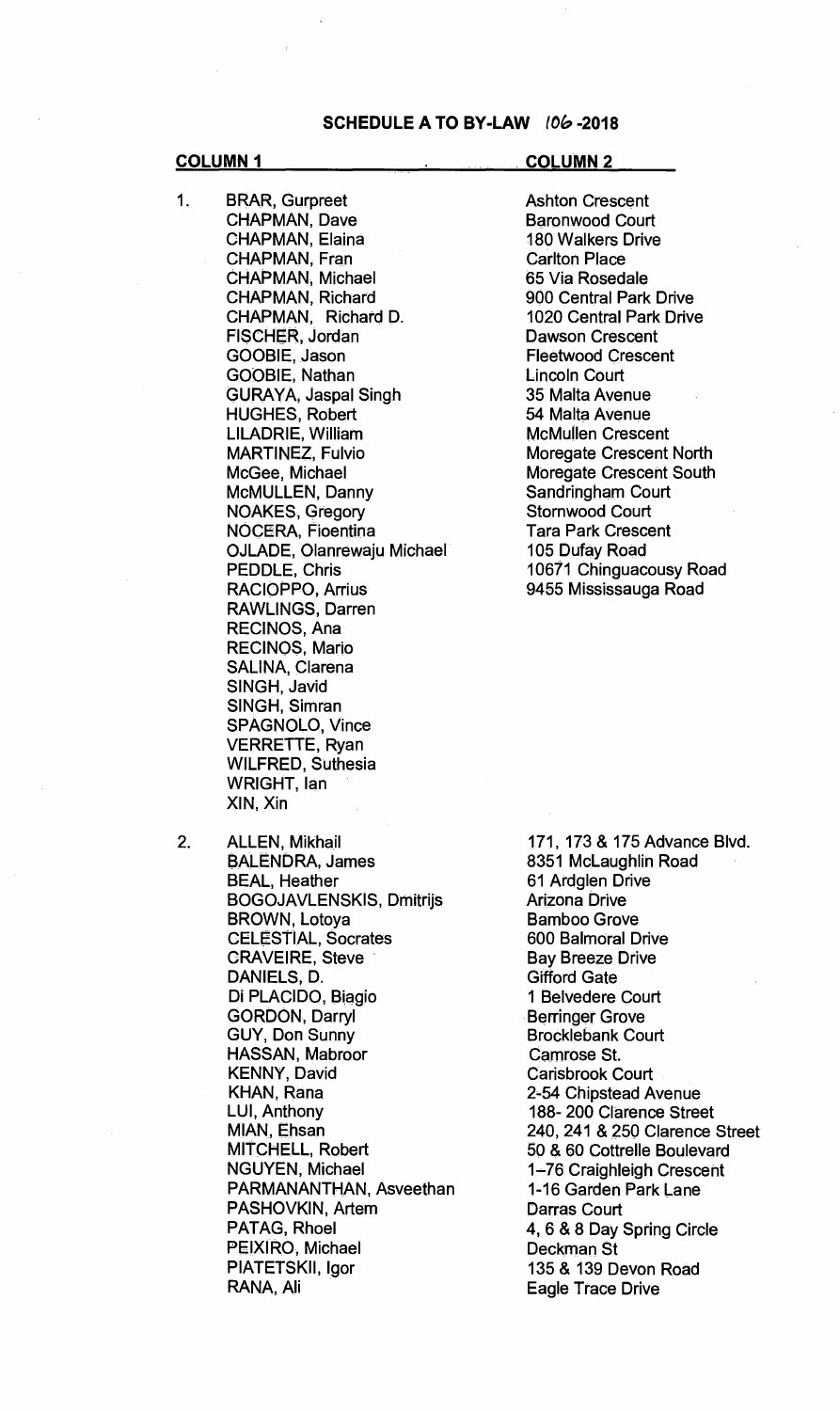## (2. Continued)

ROGER'S, John SALMON, Anthony SALMON, Richard SHAHID, Ahmad SHEIKH, Mubashir SINGH, Jaspinder SINGH, Sukhjinder SUGARS, Neil TUGADE, Dan WILLIAMS, Janay

### **COLUMN 1 (continued) COLUMN 2 (continued)**

21 Eastview Gate Ellerslie Road Ellis Drive Enderby Crescent. Enmount Drive 34 Erlesmere Avenue 11 Fairglen Avenue 60 Fairwood Circle 1-12 Flowering Vine Lane Gatlin Street 1 to 34 Gatwick Lane 1,3,5,7,9,11,12 &13 Gemstone Lane Gilgorm Road 1 to 17 Gloucester Place Goldberry Court. Golden Light Circle 1 to 93 Greenwich Circle<br>1 - 107 Guildford Cres. 45 Hansen Road North 57 Hansen Road North 81 Hansen Road North 85 Hansen Road North 93 Hansen Road North 105 Hansen Road North Hartnell Square Heathcliffe Square 100 John Street 1 Kennedy Road South Kenwood Drive 1-71 Kimberley Crescent 4 Kings Cross Road 18 Knightsbridge Road 1-54 Lancewood Cres. 10 & 12 Laurelcrest Street 3 & 5 Limestone Edge Lane 4 Lisa Street 370 Main Street North 389 Main Street North 66 Malta Avenue 173 McCallum Court 8305 McLaughlin Road S. 9800 McLaughlin Road 9900 McLaughlin Road 53 McMurchy Avenue North 51 McMurchy Avenue South 30 Melanie Drive 1 - 108 Morley Crescent 52-62 Murdock Drive October Place 110 Pertosa Drive 3 Pleasantview Avenue 1-15 Purple Finch Court 116 Railroad Street 120 Railroad Street West 300 Ray Lawson Blvd.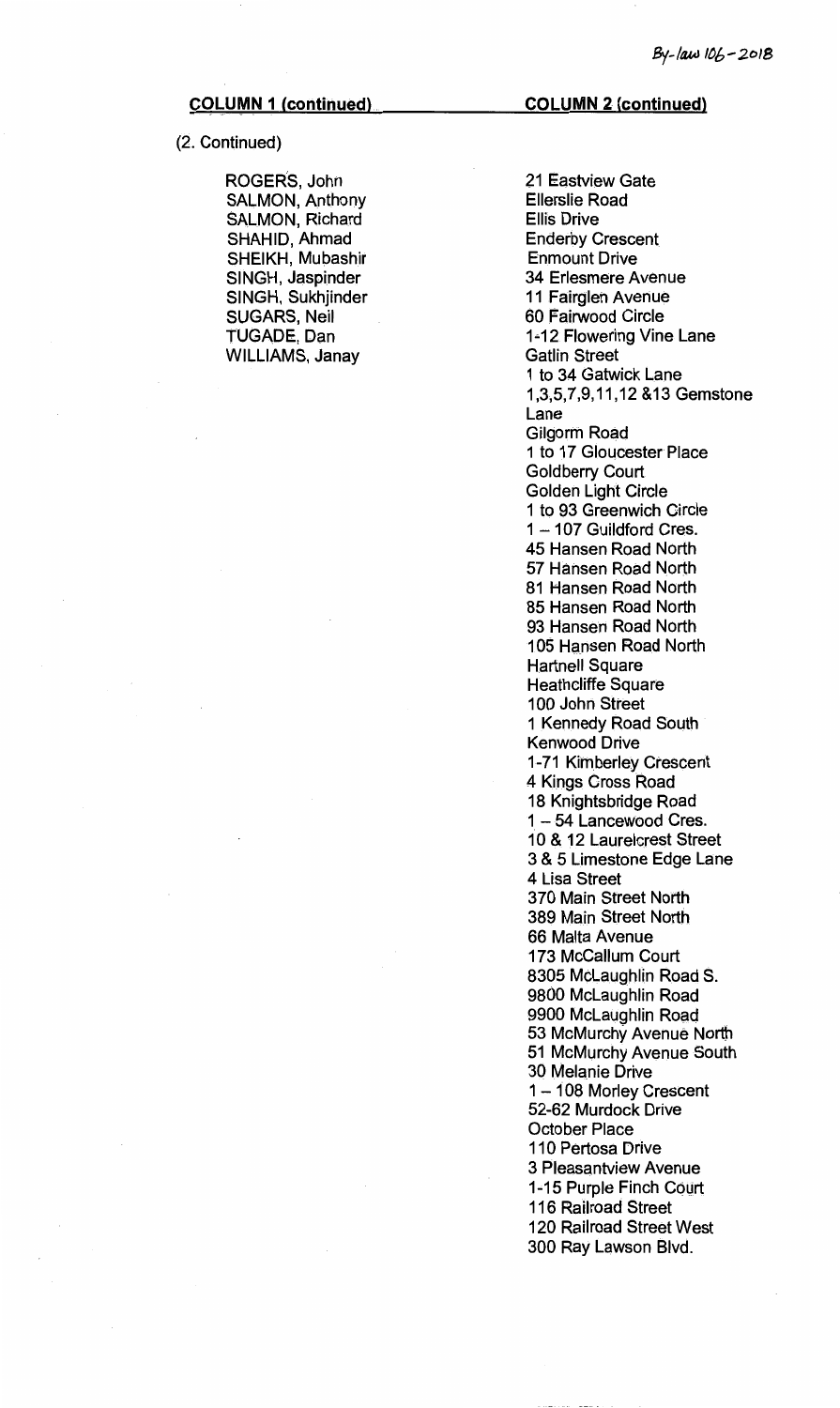| <b>COLUMN 1 (continued)</b> | <b>COLUMN 2 (continued)</b>                                                                                                                                                                                                                                                                                                                                                                  |
|-----------------------------|----------------------------------------------------------------------------------------------------------------------------------------------------------------------------------------------------------------------------------------------------------------------------------------------------------------------------------------------------------------------------------------------|
| (2. Continued)              | <b>Regina Court</b><br><b>Rochester Court</b><br>1, 3,5,7,9,11,13, 14-24 Rock<br>Haven Lane<br>75 and 85 Rosedale Ave.<br>2,4,6,8,9-12 Sand Wedge Lane<br><b>September Place</b><br><b>Sinclair Court</b><br>Spadina Road<br>1-9, 11-53, 55 Stafford Drive<br>1730 Steeles Avenue East<br>2111 Steeles Avenue East<br>373 Steeles Avenue West<br>26 Stern Avenue                             |
|                             | <b>Tara Park Court</b><br><b>Townhouse Crescent</b><br>Urbana Road<br>1-160 Vodden Court<br>227 Vodden Street East<br><b>Wickstead Court</b><br>2051-2053 Williams Parkway<br>2131 Williams Parkway E.<br>305 Charolais Boulevard<br>25 & 27 Main Street North                                                                                                                               |
|                             | 2-60 Panama Place<br>8920 Highway 50<br>60 & 70 Baycliffe Crescent<br>1 to 44 Davenhill Road<br>1 to 22 Masseyfield Street<br>1 to 20 Lotus Street<br>2 to 73 Seaheart Place<br>2 to 14 Zealand Cove<br>475 Bramalea Road<br>1-60 Vodden Court<br>2250 Bovaird Drive<br>188 Mill Street                                                                                                      |
|                             | 100 Brickyard Way<br>10084 Hurontario Street<br>10086 Hurontario Street<br>1-131 Sea Drifter Crescent<br>10 Melanie Drive<br>17 Knightsbridge Road<br>30 Malta Avenue<br>250-271 Richvale Drive South<br>1-49 Bellhaven Crescent<br>1-131 Cedarbrook Road<br>1-9 Edgewater Drive<br>2-52 Peach Drive<br>2-24 Shiraz Drive<br>2-12 Tilden Road<br>180 Howden Boulevard<br>146 Ashton Crescent |

 $\mathcal{L}^{\mathcal{L}}$ 

 $\frac{1}{\sqrt{2}}$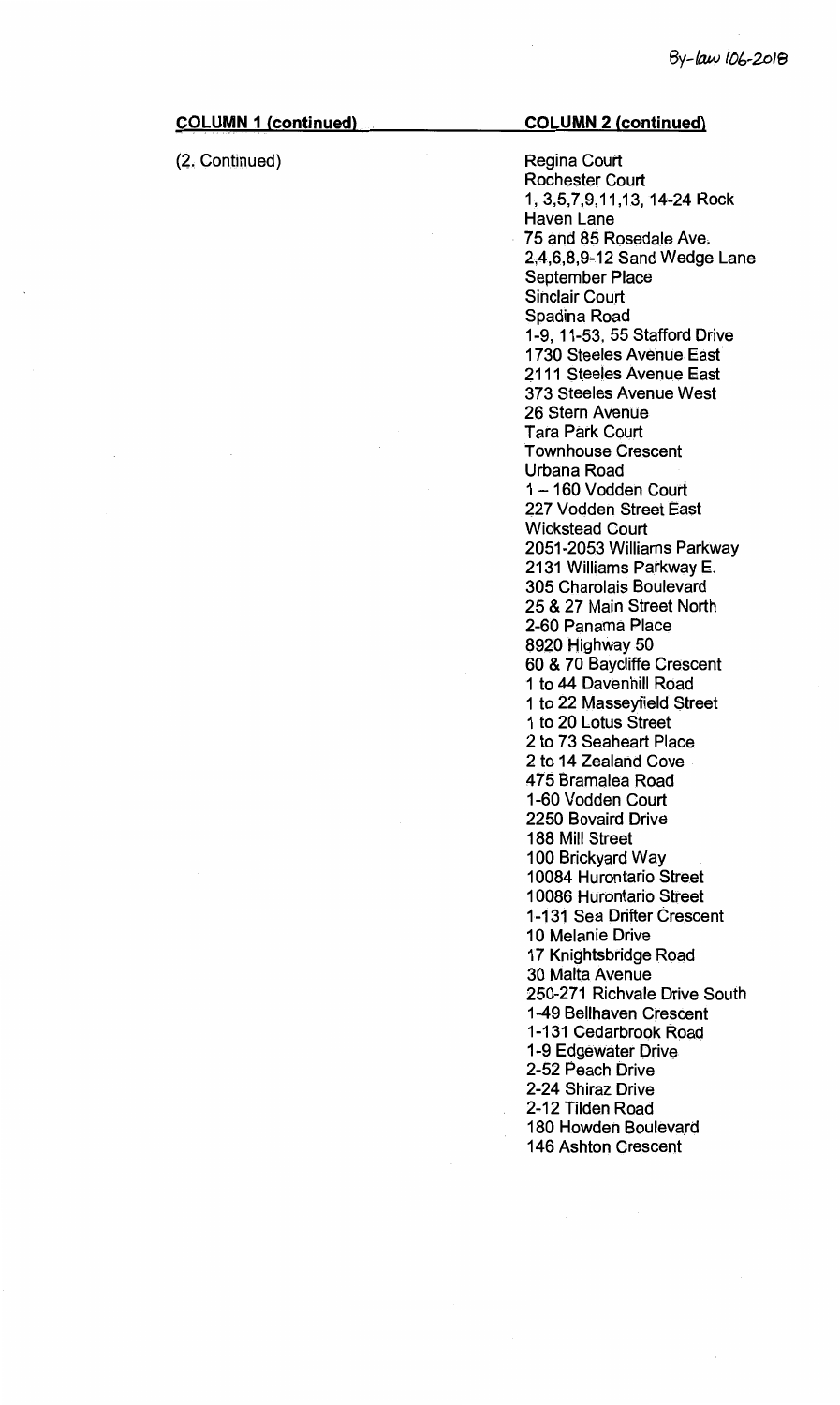- 3. BRAYBROOK, Jennifer CLUNAS, Ryan D'CRUZE, Raymond DHOTHAR, Harpreet GEEKIE, Bradley HAJI, Neky KAUR, Ramandeep MILLER, Sebastian RHODEN, Rosalee SELVARASA, Thayuran SINGH, Arminder
- 4. CLAUGHTON, Doug DEPPNER, Mike JAFAR-SADRI, Siavash PUGH, Michael WEEKES, Tracy WEY, Eberhard
- 5. ABDEL-HAMID, Hazzem ADEKOLU, Michael ANDREOZZI, Adrianna BOWLES, William CIUFO, Domenic COX, Greg D'ANGELIS, Todd DiFRANCO, Santo DIRSKE, Justin DUGUAY, Wayne GACEK, Michael GHOTRA, Balrajvir GIOCOOL, Harry HAKEEMI, Qais HARDY, Douglas LEE-GIKKINS, Andrew MCCOY, Mathew MOHAMMAD, Amin MONGA, Vinay POLOVINA, Sead POZNANSKI, Bozica SHARIF-US-SALAM, Adnan SHARMA, Bipin SIDDIQUI, Subhana SINGH, Mandip SINGH, Rajinder SINGH-THIND, Mandeep TAYLOR, David TCHOUMAK, Vladislav WHERVIN, Christopher WITTENVEEN, Haye ZHVANETSKIY, Alexandr

### **COLUMN 2 (continued)**

800 Clark Boulevard 802 Clark Boulevard 804 Clark Boulevard 806 Clark Boulevard 9 George Street North 64 Bramalea Road 68 Bramalea Road 171 Main Street North

### 545 Steeles Avenue West

15 Fisherman Drive 30 Peel Centre Drive 66 Malta Avenue 28 Melanie Drive 7899 McLaughlin Road (Sheridan College) 10 Peel Centre Drive 25 Peel Centre Drive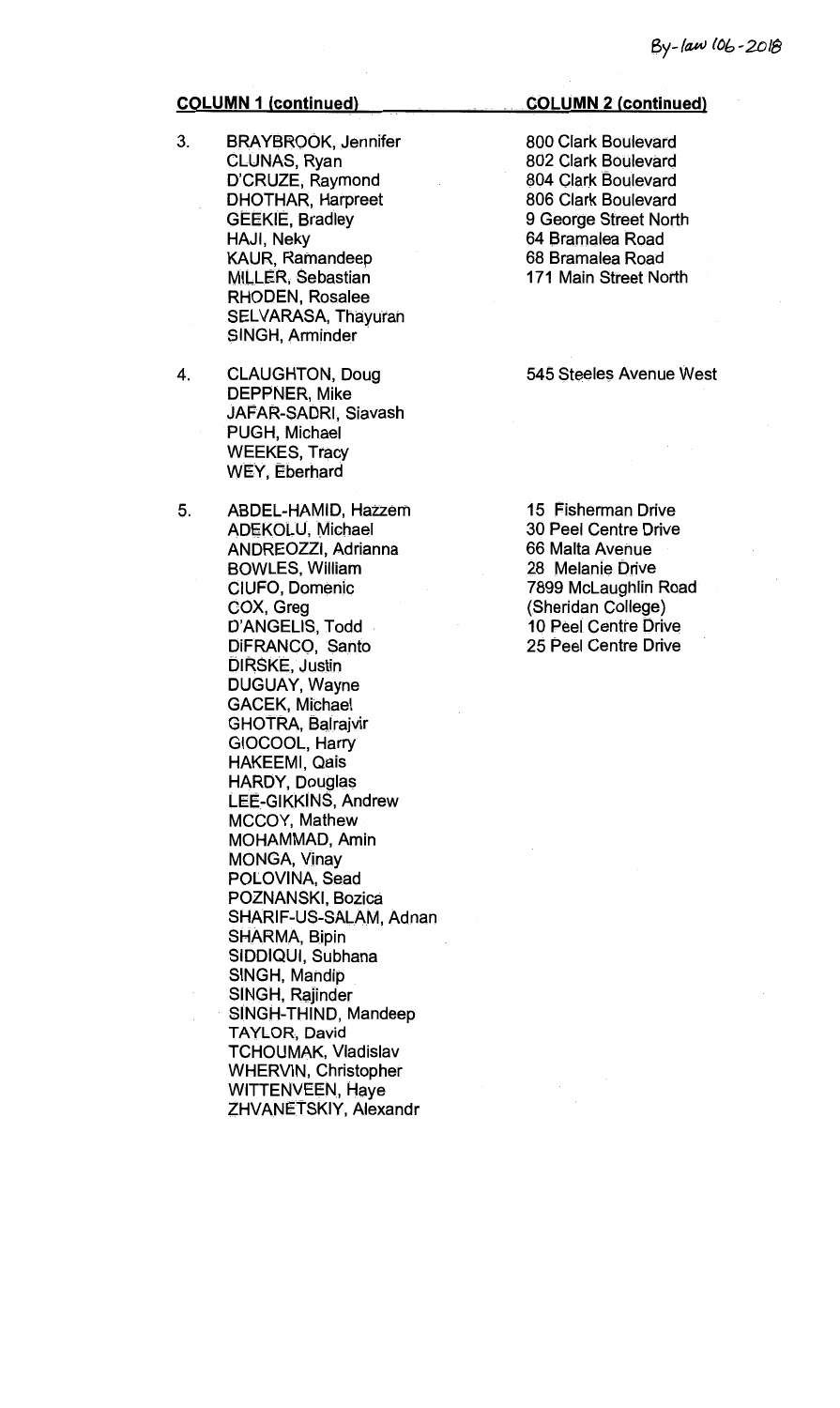$\overline{\mathcal{E}}$ 

| <b>COLUMN 1 (continued)</b>                                                                                      | <b>COLUMN 2 (continued)</b>                                                                                                                                                                                                                                                                                                                                                                                                                                                                                                                                                                                                                                                                                                                                                                                                                                                                   |
|------------------------------------------------------------------------------------------------------------------|-----------------------------------------------------------------------------------------------------------------------------------------------------------------------------------------------------------------------------------------------------------------------------------------------------------------------------------------------------------------------------------------------------------------------------------------------------------------------------------------------------------------------------------------------------------------------------------------------------------------------------------------------------------------------------------------------------------------------------------------------------------------------------------------------------------------------------------------------------------------------------------------------|
| <b>LANDRY, Philippe</b><br><b>RIPLEY, Jeremy</b><br>RUTH, Alan                                                   | 4 Abacus Road<br>171 & 173 Advance Blvd.<br>2-74 Balmoral Drive<br>78 Braemar Drive<br>6770,6780, & 6790 Davand Dr.<br>1 Gatwick Lane<br>15 & 25 Kensington Road<br><b>125 Kimberley Crescent</b><br>4 Kingscross Road<br>18 Knightsbridge Road<br>1 Morgate Crescent<br>300 Ray Lawson Blvd.                                                                                                                                                                                                                                                                                                                                                                                                                                                                                                                                                                                                 |
| <b>MANIKASINGAM, Jey</b><br>SMITH, Paul                                                                          | 25 Kensington Road<br>2-20 Bellhaven Court<br>2-122 Cedarbrook Road<br>1-51 Peach Drive                                                                                                                                                                                                                                                                                                                                                                                                                                                                                                                                                                                                                                                                                                                                                                                                       |
| <b>GIBSON, Chris</b>                                                                                             | 10062 Bramalea Road                                                                                                                                                                                                                                                                                                                                                                                                                                                                                                                                                                                                                                                                                                                                                                                                                                                                           |
| CONNELLY, Adam                                                                                                   | 370 Steeles Avenue West                                                                                                                                                                                                                                                                                                                                                                                                                                                                                                                                                                                                                                                                                                                                                                                                                                                                       |
| <b>COLLIN, Chris</b><br>KHAN, Sarfraz<br><b>KRISTOF, Guy</b><br><b>LAWRENCE, Robert</b><br><b>SHUBERT, Frank</b> | 140 Advance Boulevard<br>10958, 10960, 10970,<br>10980 & 10990 Airport Rd<br>8550 Airport Road<br>51, 53, 55, 57, 59, 63, 65 and<br>67 Ardglen Drive<br>190 Bovaird Dr. W.<br>1-15 Bramalea Road<br>1-73 Briar Path<br>2 Castleview Drive<br>10661 Chinguacousy Road<br>1075 Clark Boulevard<br>2 Colony Court<br>7925 Goreway Drive<br>7965 Goreway Drive<br>1-34 Hetherington Place<br>155,161& 165 Orenda Rd<br>376, 387 and 391 Orenda Road<br>1, 2, 4, 5 & 7 Paget Road<br>1 President's Choice Cir.<br>249 Queen St. E.<br><b>300 Queen Street East</b><br>106 Railroad Street<br>1, 3, 5 & 7A Research Road<br>31-47 Selby Road<br>6 Shaftsbury Lane<br>3389 Steeles Ave. W.<br>3485 Steeles Ave. W.<br>40 Summerlea Road<br>200 Summerlea Road<br>8705 Torbram Road<br>1 Van Der Graaf Court<br>26 Victoria Crescent<br>292, 294, 296 &<br>0 & 117 Wentworth Court<br>1 Woodslea Road |
|                                                                                                                  |                                                                                                                                                                                                                                                                                                                                                                                                                                                                                                                                                                                                                                                                                                                                                                                                                                                                                               |

 $10.$ 

 $\bar{7}$ .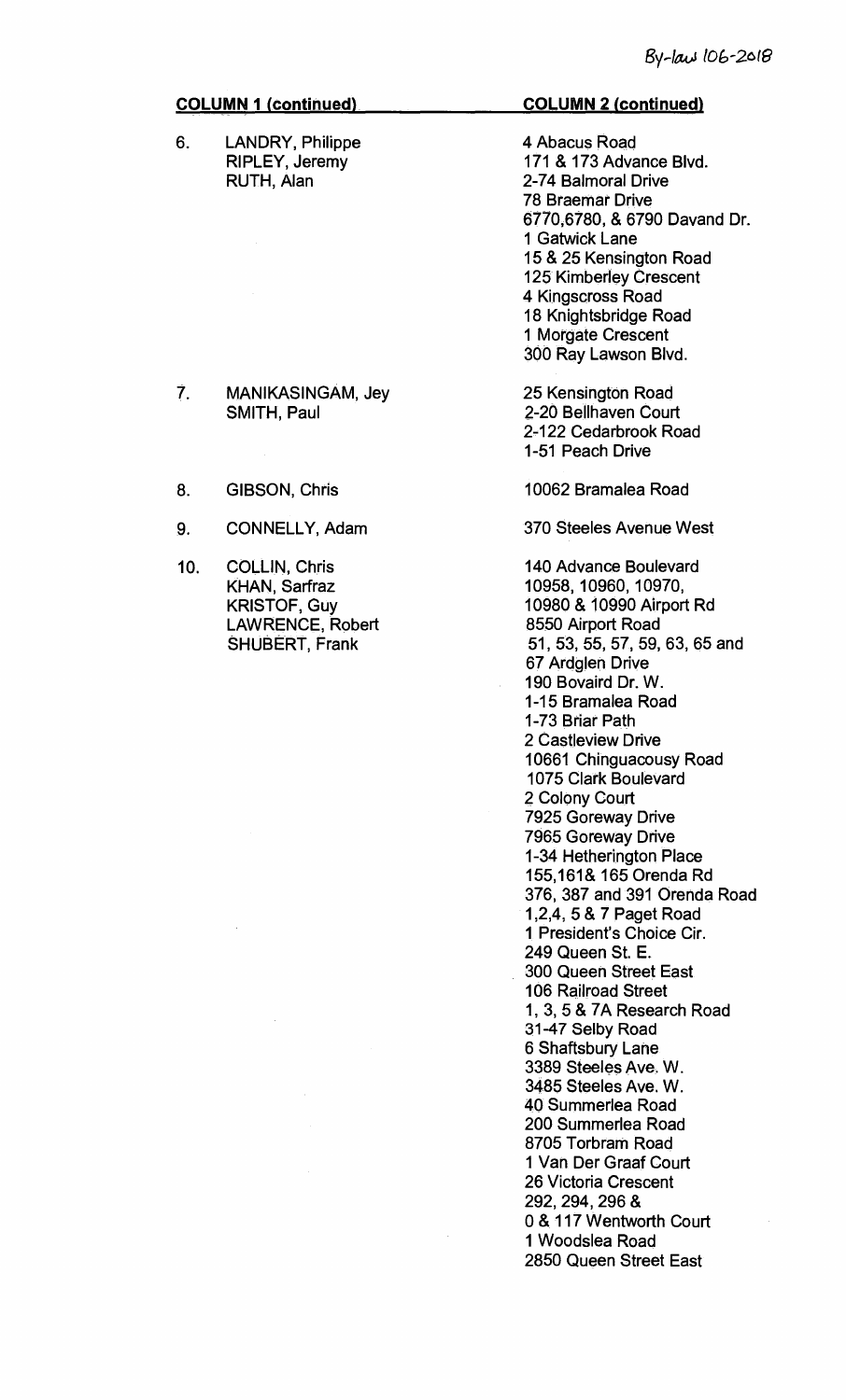**(10. Continued)** 

## **COLUMN 2 (continued)**

**15 Nanwood Drive 34,34A,38,42,44,46 Dean St. 17 Dean St. 11947& 11965 Hurontario St. N. 11005 Hurontario St. 9960,9980 & 9990 McVean Dr. 2074 Steeles Avenue East 2080 Steeles Avenue East 2084 Steeles Avenue East 5 Intermodal Drive 83,85 & 87 Kennedy Rd.S. 95 Kennedy Rd. S. 99 Kennedy Rd. S. 2,4,6,8 & 14 Kenview Blvd. 184 Main St. N. 105 Dufay Road 10086 Hurontario Street 7891 McLaughlin Road** 

**20-200 Great Lakes Blvd. 11 Church St. W. 47 McMurchy Avenue North 175 Central Park Drive 1-64 Chamney Court 1,4&10 Knightsbridge Rd. 27-37 Clipstone Court 22 Beech Street 36 Drury Crescent 31 Fair Oaks Place 2-26 Fair Oaks Place 40 Finchgate Boulevard 4 & 6 Sir Lou Drive 100-325 Garden Gate Cir. 1-45 Graham, Court 40 County Court Blvd. 160 Murray Street 1 Maple Avenue 53 McHardy Place 101-198 McHardy Court 1-153 Middleton Way 2-12 Newhaven Manors 1-18 Park Estates Court 1-31 Parkholme Place** 

**AMIN, Renil ARASH, Ahmadi ARORA, Amit BABRA, Jasmeet BARNES, James BEDENIKOVIC, Carole CARANDANG, Mark CERIC, Melissa CLERMONT, Mathew DIAZ, Diane DOUCET, Cathy FERGUSON, Dave GARCIA, Joao A. GRENARDO, Travis HENLEY, Deanna LAYNE, Mark LITTLE, Darren LOUREIRO, Vitor MACKEY, Kai MEHTA, Samir METCALFE, Nicole PARALA, Jaspar PETERSEN, Mikael POPOV, Eugene RAJ, Shelveen REHMAN, Muhammad RODGERS, Aaron RODRIGUES, Aaron SILVA, Michael SNOWDY, Derrick TRAN, Andy TRONG, Andrew TSE, Hin Chun VELIZ, Darwin WHYTE, James ZAVALNISKI, Paul** 

**11. ALVES-MACHADO, Dominic** 

**12. BRIDEN, Tracey LACHAPELLE, Andrew** 

**70 Driver Road 2600 North Park Road 15 Precidio Court**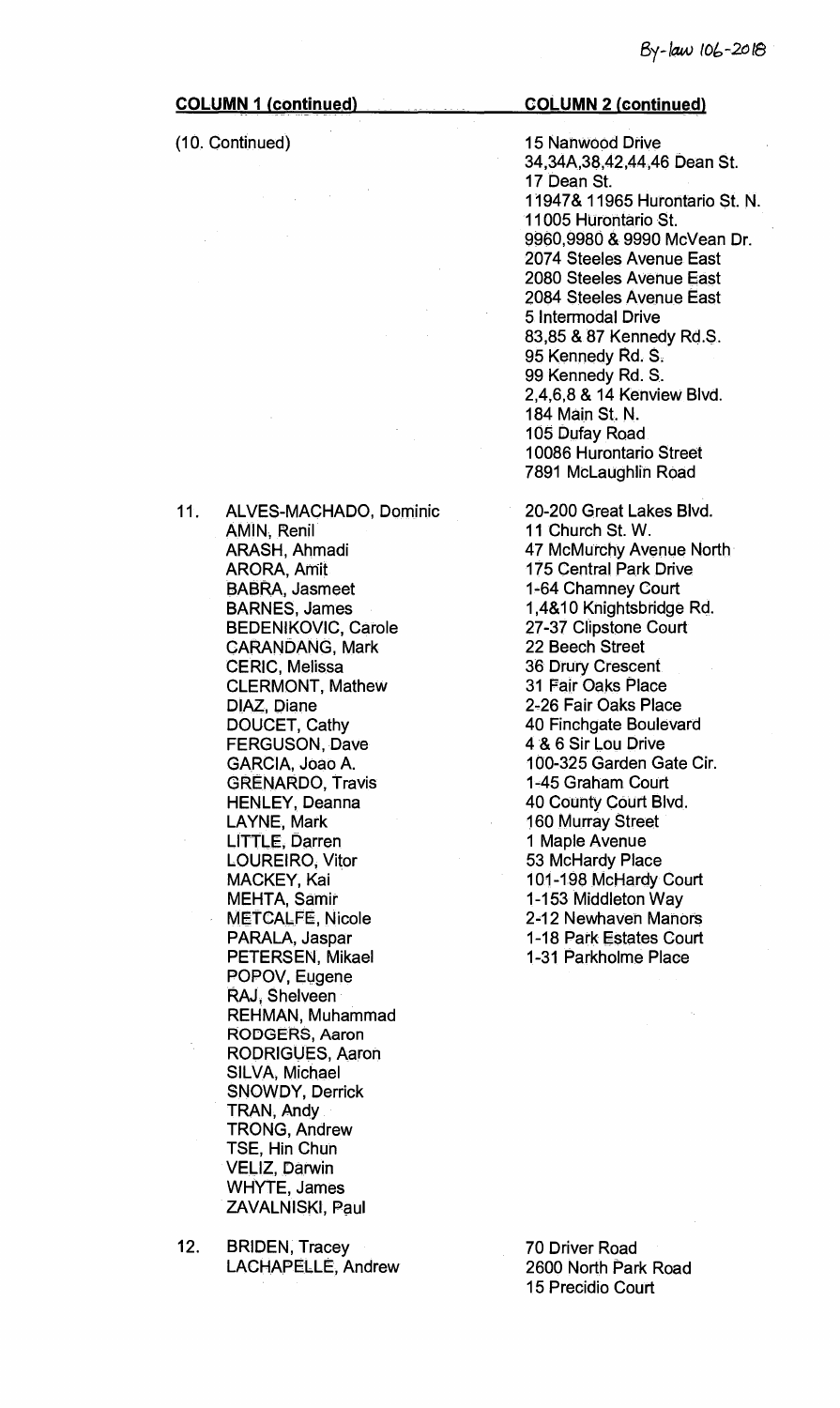- **13. KHAN, Mohammad SAHA, Subodh**
- **14. ADKINS, Ashley AKHTAR, Jamil BAWA, Harbinder CLARKE, Allyson CONLIN, Sean DHALIWAL, Mandeep FERREIRA, Michael HRENO, Jonathan LEPAGE, Daniel McCATTY, Philip MEZA, Danilo MICHAEL, Lindsay MROZ, Patrick SATHERSVVAITE, Adrian SINGH, Gurpreet VERPRAET, Koen**
- **15. ALVES, Islay ALVES, Peter ARORA, Rohit BARDHAN, Himangshu BOSTON, Neville BRADFORD, Ian COBOURNE, Delgado DAS, Mihir GWIZD, Richard JAMA, Ayanle KHAN, Abu-Turrab LEVERSUCH, Kenneth MANGO, George MEHEW, Randolph MERCADO, Edward MOSTAFA, Tasnim SHEERMOHAMED, Ahamad UGAS, Abdullahi**
- **16. ADHYA, Arun AHMED, Mir Husain AKBAR, Masood ALBERT, Matthew ANDREWS, Sharoon BAIRD, David-Alexander BHANGU, Malkiat BHELA, Parmbir CHAMPAGNIE, Joshua CANDO, Dennis CORNWALL, Devon CULLERY, Mathew DABROWSKI, Michal DALY, Stephen DHAMI, Harvinder DiFONZO, Michael DUMENIL, Jonathan DURRANT, Haeven ECKERT, Mathew EGGERMONT-ARCE, Nathalie FERGUSON, Michelle**

### **COLUMN 2 (continued)**

**14-18 Automatic Road** 

**8200 Dixie Road 45 West Drive** 

**17A Amsterdam Crescent 141-171 Cedar Lake Crescent 1-43 Bunting Drive 190 Clark Blvd. 200 Cresthaven Road 15 & 37 Eastbourne Drive 33 Kennedy Road South 2-22 Cailiff Street 195 Major Williams Sharpe Dr. 10 Kensington Road 9 & 11 Lisa Street 55 Maple Leaf Circle 7920 Mississauga Road 7 Sunny Meadow Blvd. 1-53 Towbridge Crescent 2-22 Bakewell Street 7-27 Bakewell Street 1-21 Cailiff Street** 

**25 Peel Centre Drive 10,25,35,40,44,52,60,80, 100 Peel Centre Drive 12 Team Canada Drive 148, 150, 152, 154 and 156 West Drive 317 Rutherford Road South 5 Resolution Drive 2 Hanover Road 4 Hanover Road 22 and 24 Hanover Road**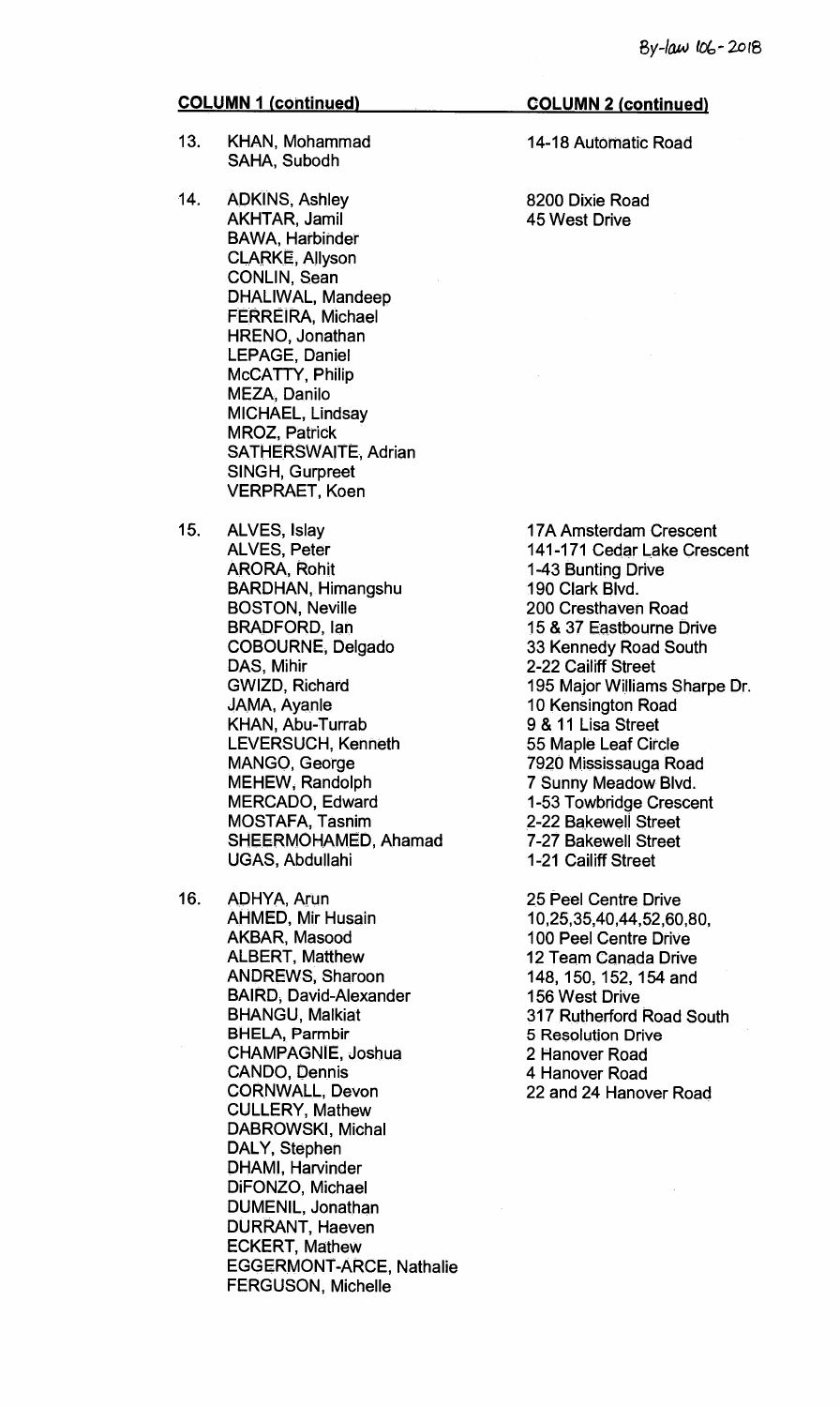### **COLUMN 1 (continued). COLUMN 2 (continued)**

**(16. Continued)** 

**FERLIN-TILLER, Melinda FIORE, Andrew FRANCISKOVIC, Daniel GAMA, Brian GENDRON, Paul GILL, Rajvinder GRABEK, Justine GRANT, Adrian GREEN, Wesley GREWAL, Karrm GUAR, Anish HUGHES, Jessica IVKOVIC, Milan JAGHOORI, Mustafa JAISWAR, Rajat KALOTI, Gursharn KONER, Jagroop KOWALCHUK, Stephen LAZO, Mario LODHI, Nasir LOUGH, Timothy LUONG, Michael MALABANAN, Peter MALDONADO, Jorge MALIK, Rizwan MALLARI, Michael MANBODE, Erik MANGAT, Amarjit MANTEY, Emmanuel MASSEY, Lincoln MATHER, Tyler MATIAS, Luis MATLASHEWSKI, Daniel MAVI, Malvinder MCLEAN, Brittany MCGEE, Morgan Michael MCGRATH, Shaun MCNABB, Jacob MEHIC, Edin MENDES, Ryan MENENDEZ, Celhyn MICHENKO, Scott MIOR, Christopher NAGRA, Bawinder NASIR, Naveed NESS, Jordan NYARKO, Luther OLIVER, Kody OMAS-AS, Jonathan OSBOURNE, Damone PARKINSON, Terrance PATTEN, Sarah PERSAUD, Daniel PILEGGI, Adam POONI, Supreet PROULX, Rachelle RIGO, Roberto SAEED, Syed**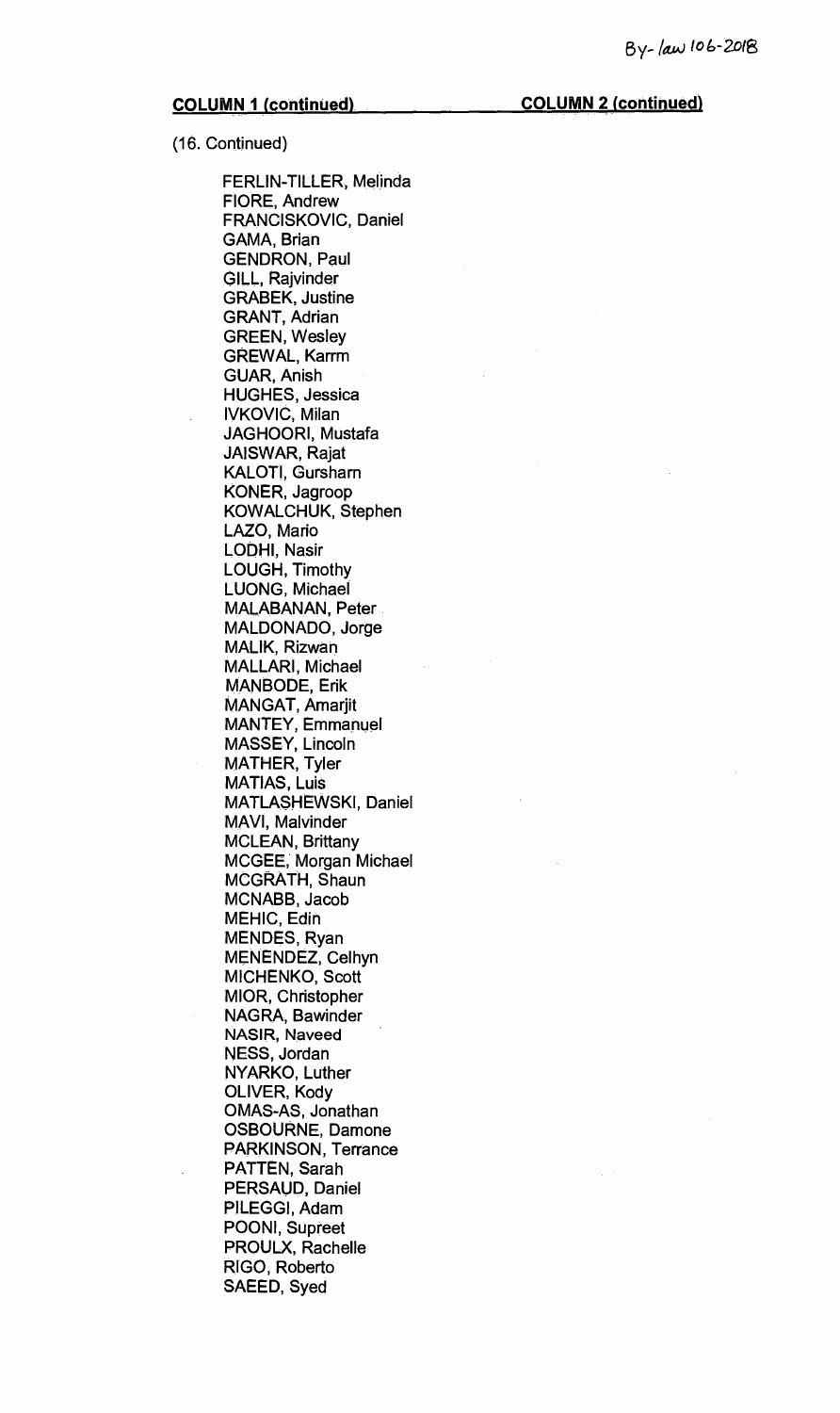## **COLUMN 1 (continued) COLUMN 2 (continued)**

### (16. Continued)

SAHOTA, Sarabjit SALAZAR, Matthew SANDHU, Navdeep SARAAN, Gaganbir SCHMIDT, Craig SHEEBA, Noreen SIMMONS, Gary STEFANIAK, Dominique STERENCZAK, Nadia TANGUAY, Brandon THAKUR Harinder Singh UBHI, Preetkaran VENAFRO, Daniel WHITE, Ryan WOODGATE, Brian ZABALA, Kevin

17. ADEYEMO, Affiong ALI, Mir Asif ALAS, Ana Maria AMISSAH, Rose BAIG, Rais BAL, Sukhpal BHUJWALA, Murtaza BRAR, Bishavdeep BUTT, Nadeem D'SOUZA, John Paul D'SOUZA, Peter FESSAHAYE, Solomon GILL, Bikar GREWAL, Inderjit Singh HAIDER, Shane JOSHI, Shaveta Sharma KAUR, Balwinder KRYWY, Brent MARIAPEN, Seerojnie MARKS, Esther SHERGILL, Rajveer Kaur SIZIBA, Nephat SINGH, Dalvir SINGH, Jaswinder SPEZIALI, Dean ZIMA, **Matthew** 

 $\frac{1}{4}$ 

18. BORCHENKO-JARBEAU, Jason BROOKS, Carol CHADHA, Kuldip CHANA, Navjot CISMAN, Mubarak COOKE, Bruce FANJOY, Robert GOETZ, Bradley HOWARD, Adonis HYLTON, Asha KHAN, Ahmed H. KHANNA, Rajeev LUFFMAN, Edward

9940-9980 Airport Road 8 & 10 Lisa Street 210 & 220 Steeles Ave. W. 10 Malta Avenue 30 Coventry Road 330 Mill Street South 100 County Court Blvd. 27 George Street North 15 Mountainash Road 20 Cherrytree Drive 21 Knightsbridge Road 310 Mill Street 2880 Queen Street East

2100 Bovaird Drive E. 15 Eastboume Drive 37 Eastbourne Drive 10 Kensington Road 9 Lisa Street 11 Lisa Street 505, 515 & 545 Steeles Ave. W. 7900 Hurontario Street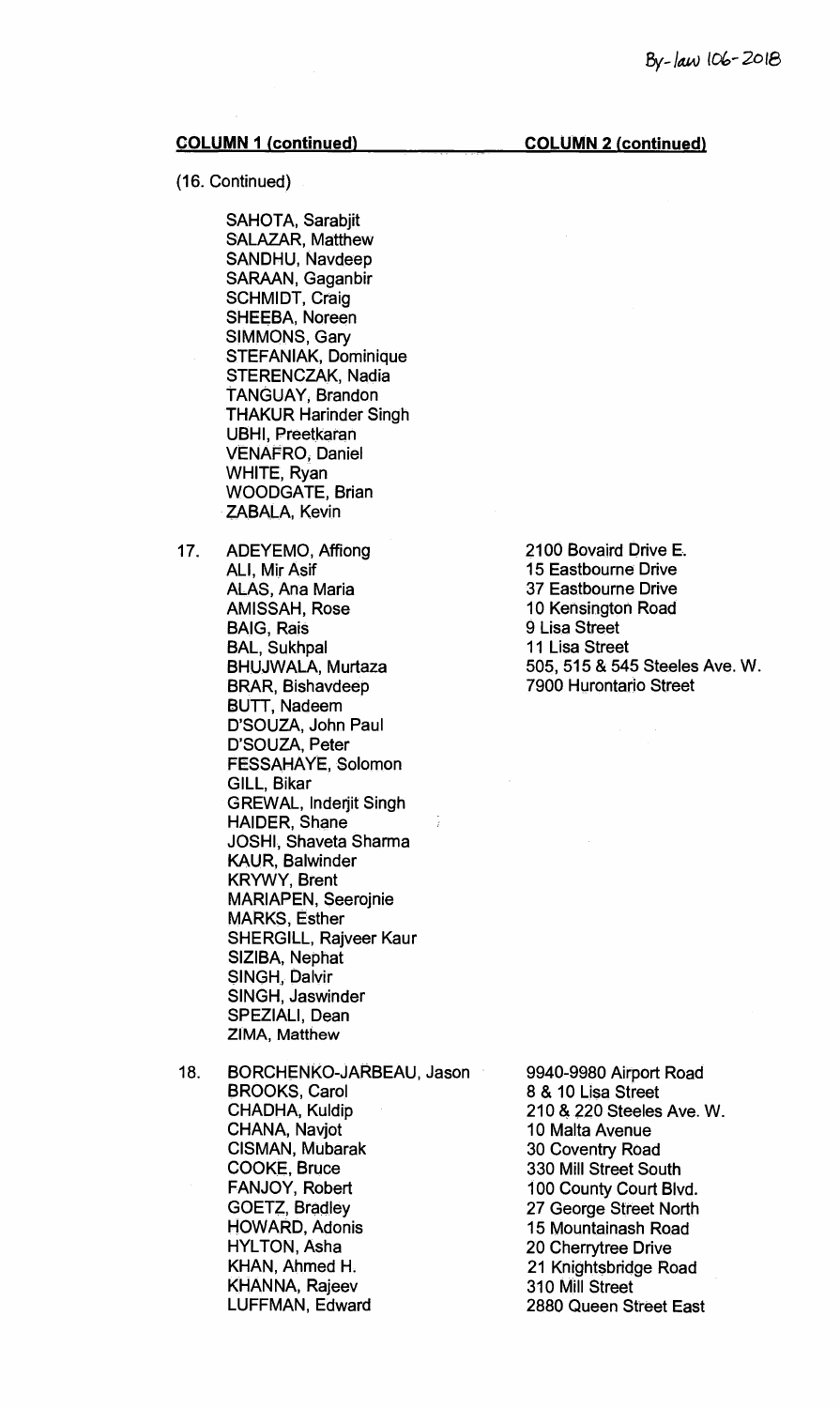(18. Continued)

LYNCH, Caroline MENDONCA, John MOHAMED, Farah MORGAN, Alan MULTANI, Gurpreet NIRWAL, Inderpal PALLENTIEN, Peter PENAR, Lukas PERRY, Robert PHILLIPS, Kenneth RAMPERSAD, Ram RELIC, Dean RIAR, Karanpreet SEHGAL, Kabir SRABI, Loai STUCKLESS, Robert SZULICH, Dean UBER, Wolfgang VIDINHA, Miguel

19. ACHESON, Greg ALEXIS, Winston BAILEY, Fabian CZOVEK, George DHALIWAL, Manpreet DYBALL, Rebecca FERNANDES, Joshua GILLILAND, Carrie GREN, Mike GRIFFITH, Adrian HODGE, Aaron JOHNSTON, Scott KAFTAN!, Eno KLYMENCHENKO, Maksym LALONDE, Derrick LAZO, Jonathan LEWIS, Andrew Scott LOCKYER, Ryan LY, Kieu MALDONADO, Jorge MAYFIELD, Thomas MITCHELL, Zachary MONIZ, Steven MORRIS, Michael O'BRIEN, **Brad**  OKHOVATI, Michel PENA, Jason Jose PERRAULT, Rodger RADFORD, David RAMIREZ, Erika Franco ROBINSON, Dave SHELTON, Jordan SIDHU, Taranvir SILVA, Lisa ULLAH, Sana WILLIAMS, Steven

61 Ardglen Drive 2-27 Bakewell Street 1-39 Bergamont Road 1-19 Black Forest Drive 320 Mill Street South 20, 30 & 40 Polonia Avenue 2-102 Brisbane Court Rockgarden Trail Brucewood Drive 1-22 Cailiff Street 78-171 Cedar Lake Crescent 10111 Heart. Lake Road Lacebark Court 5 Lisa Street 5, 15, 21, 25 & 35 Brisdale Drive 399-400 Vodden Street East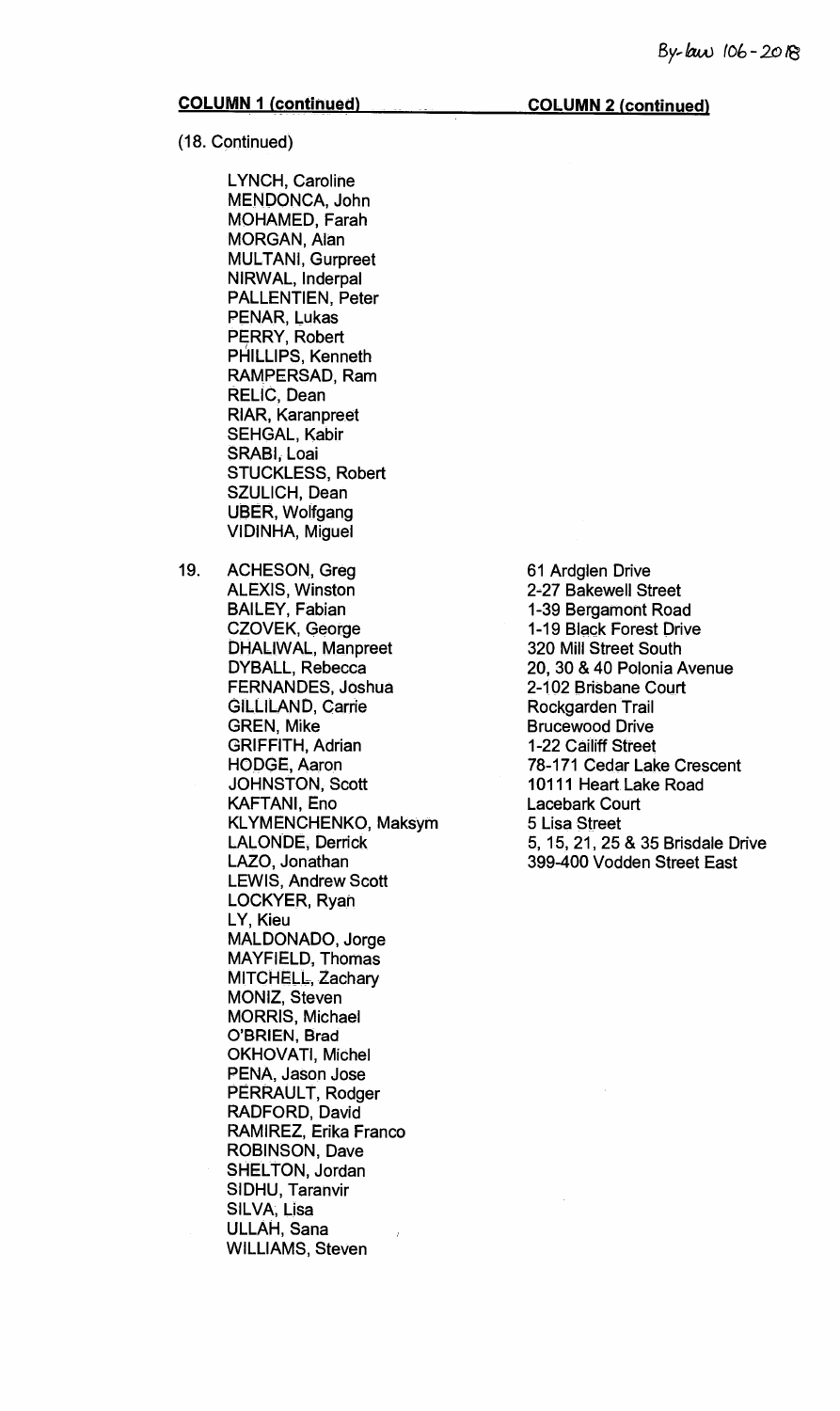## **COLUMN 1 (continued) COLUMN 2 (continued) 20. MARKS, Brian 7700 Hurontario Street 110,120, &130 Brickyard Way 10725 McLaughlin Road 7688 Hurontario Street 2 Fisherman Drive 10025, 10035, and 10045 Hurontario Street 5, 11 & 17 Ray Lawson Blvd. 380 Bovaird Drive East 52, 54, 56 Bramsteele Rd. 1, 9, 13 Fisherman Drive 195,197 & 199 County Crt. Blvd. 5 Lisa Street 499 Main Street South 80 Beech Street 57 Aloma Crescents 140 Winterfold Drive 233 Balmoral Drive 510 Clark Boulevard 275 Fernforest Drive 235 Kingswood Drive 104 Folkstone Crescent 35 Sunset Boulevard 24 Goldcrest Road 170 Rutherford Road North 285 Great Lakes Drive 9 Abbey Road 235 Father Tobin Road 630 Ray Lawson Boulevard 100 Hilldale Crescent 99 Fletchers Creek Boulevard 2322 Embleton Road 9775 Credit View Road 48 Jefferson Road 111 Larkspur Road 2 Intermodal Dr 10 Father Tobin Road 250 Centre Street North 364 Bartley Bull Parkway 25 Kanata Road 625 Queen Street West 21. MEHTA, Gurveer (Bill) SMITH, Ian 22. HARSONSKY, Valery LEOCA, Dragos MENDEZ, Lloyd VAKESWARAN, Geerthanan**

**10 North Park Drive** 

**5 Young Drive 89 Ardglen Drive 50 Somerset Drive 100 Dewside Drive 1305 Williams Parkway 200 Valleyway Drive 36 Regan Road** 

**160 Calderstone Road 526 Fernforest Drive 9916 The Gore Road 50 Ladore Drive 155 Cherrytree Drive 236 Queen Mary Drive 97 Gallucci Crescent 201 Clark Boulevard 300 Conestoga Drive** 

**10750 Chinguacousy Road**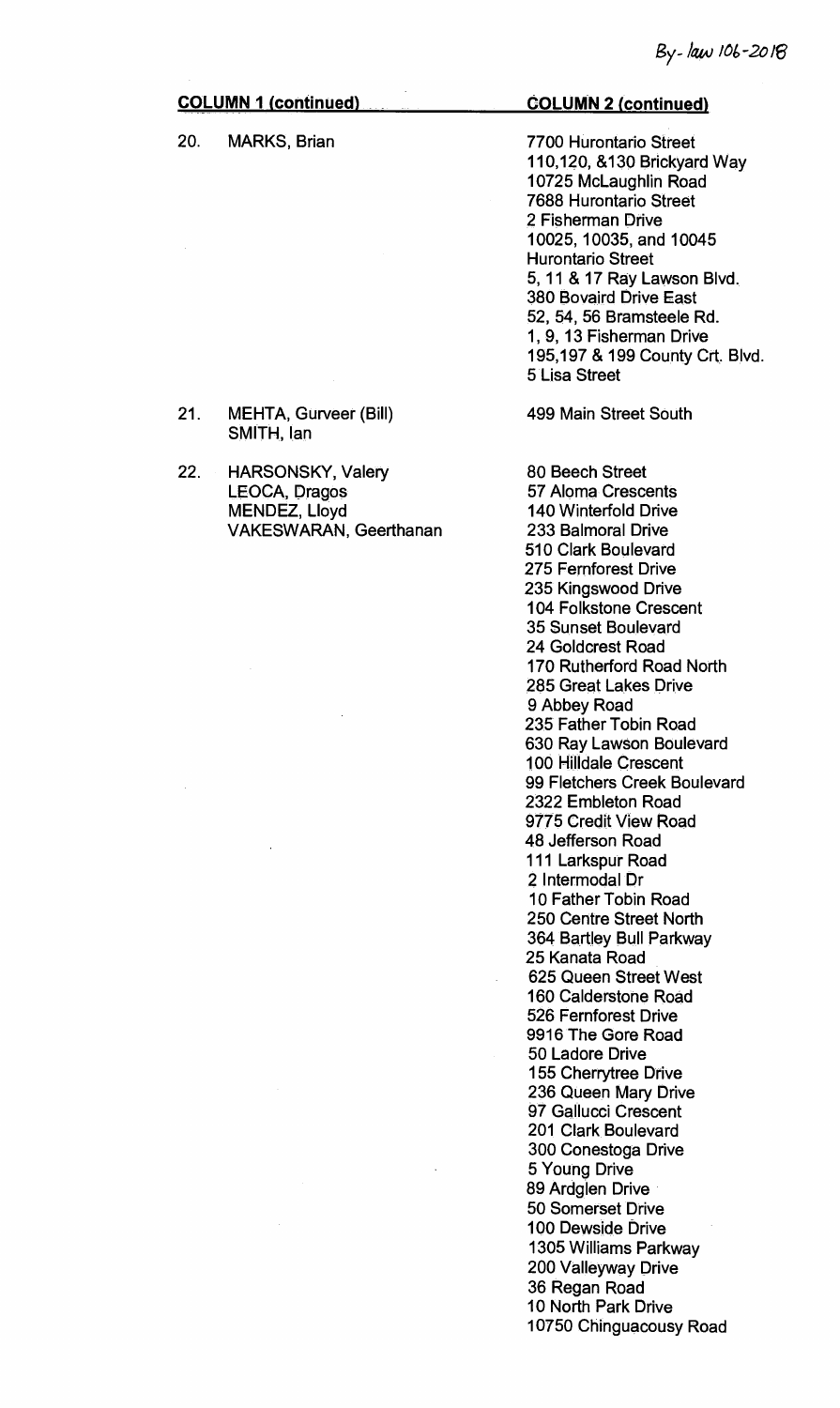## **COLUMN 1 (continued) (22. Continued) COLUMN 2 (continued) 315 Bartley Bull Parkway 2671 Sandalwood Parkway East 7935 Kennedy Road South 4985 Ebenezer Rd. 124 Vodden Street 8 Parkway Avenue 121 Royal Orchard Drive 11 Dwellers Road 325 McMurchy Avenue South 75 Mary Street 56 Oaklea Boulevard 27 Drinkwater Road 81 Torrance Woods 111 Bartley Bull Pkwy 103 Malta Avenue 25 Mountainberry Road 55 Lexington Road 28 Red River Drive 35 Black Oak. Drive 300 Great Lakes Drive 10815 Dixie Road 11948 The Gore Road 450 Fernforest Drive 28 Finchgate Boulevard 115 Glenvale Boulevard 950 North Park. Drive 63 Glen Forest Road 1025 North Park Drive 475 Father Tobin Drive 49 Madoc Drive 95 Massey Street 25 Corporation Drive 150 Central Park Drive Unit 113 698 Balmoral Drive 140 Howden Boulevard 415 Great Lakes Drive 296 Conestoga Drive 2 Notre Dame Avenue 435 Rutherford Road North 330 Balmoral Drive 430 Van Kirk Drive 185 Conestoga Drive 286 Sunny Meadow Boulevard 30 Chapparal Drive 95 Richvale Drive North 133 Thorndale Road 145 Treeline Boulevard 20 Brickyard Way 491 Bartley Bull Parkway 10 Brickyard Way 1285 Williams Parkway 71 Worthington Avenue 510 Balmoral Drive 251 McMurchy Avenue South 32 Kennedy Road North 1370 Williams Parkway 1140 Central Park Drive 33 Green briar Road**

**215 Hanover Road**  24 Kerwood Place

34 Buick Boulevard

103 Richvale Drive South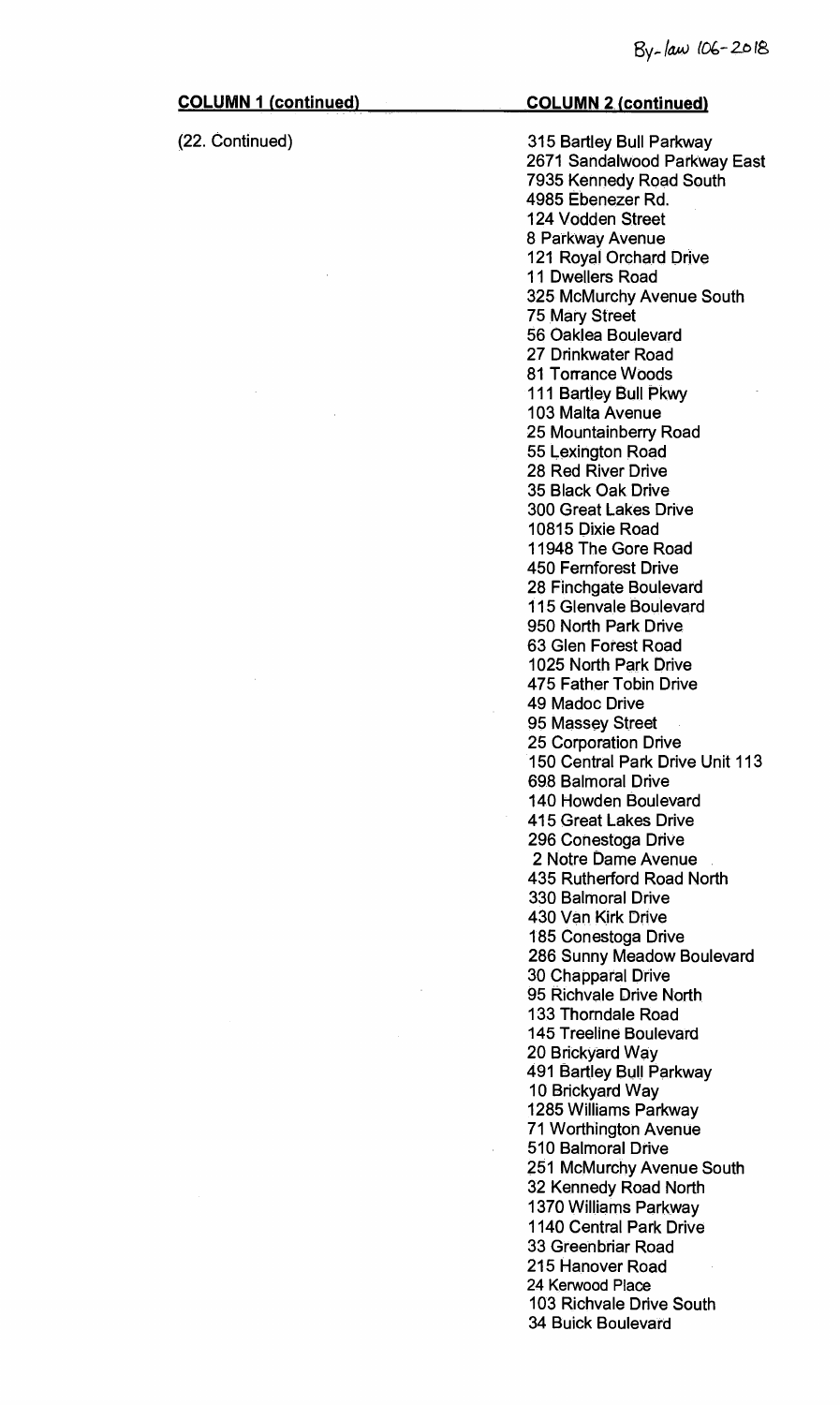## **(22. Continued)**

### **COLUMN 2\_(continued)**

**35 McCrimmon Drive 275 Brisdale Drive 100 Dorset Drive 40 Eagle Plains Drive 30 Summer Valley Drive 17 Colonel Bertram Road 635 Queen Street 550 North Park Drive 62 Heatherdale Drive 31 Craig Street 200 Morton Way 65 Mount Royal Circle 28**.**0 Mountainash Road 70 Gretna Drive 215 Orenda Road 24 Duncan Bull Drive 80 Red Willow Road 25 Brenda Avenue 105 Richvale Drive North 160 Mountainash Road 30 Pantomine Blvd. 254 Queen Mary Drive 77 Royal Orchard Drive 702 Balmoral Drive 61 Edenbrook Hill Drive 10420 Heart Lake Road 50 Earnscliffe Circle 40 Gillingham Drive, Unit 403 10 Castle Oaks Crossing 62 Seaborn Road 39 Sunset Boulevard 15 Fincham Avenue 83 Edenbrooke Hill** 

**11805, 11815 & 11825 Bramalea Road 2959 & 2989 Bovaird Drive 10, 24, 30 & 50 Coventry Road 2901, 2909, 2925, 2933 & 2937 Queen Street East 9920, 9930, 9940, 9950, 9960, 9970, 9980 & 9990 Airport Road 49, 51 & 55 Mountainash Road 5085 Mayfield Road** 

- **23. AHMED, Farees AL-SAADI, Amr ALAFRANJI, Tareq ALMEDIA, Kathleen BALI, Kowan BARGI, Arshpreet CLAHANE, Brad CREARY, Shawn DAVIS, Damon NAMED, Qays JAROCKIS, Joseph KULLAR, Harpreet MCGILLOWAY, Joseph PATTERSON, Steve PEIXERIO, Michael REYNOLDS, Nicole SIDDIKUI, Mohsin WEBB, Ryan WOEHRY, Mike**
- **24. GHANGAS, Prabhbir SINGH, Tejveer**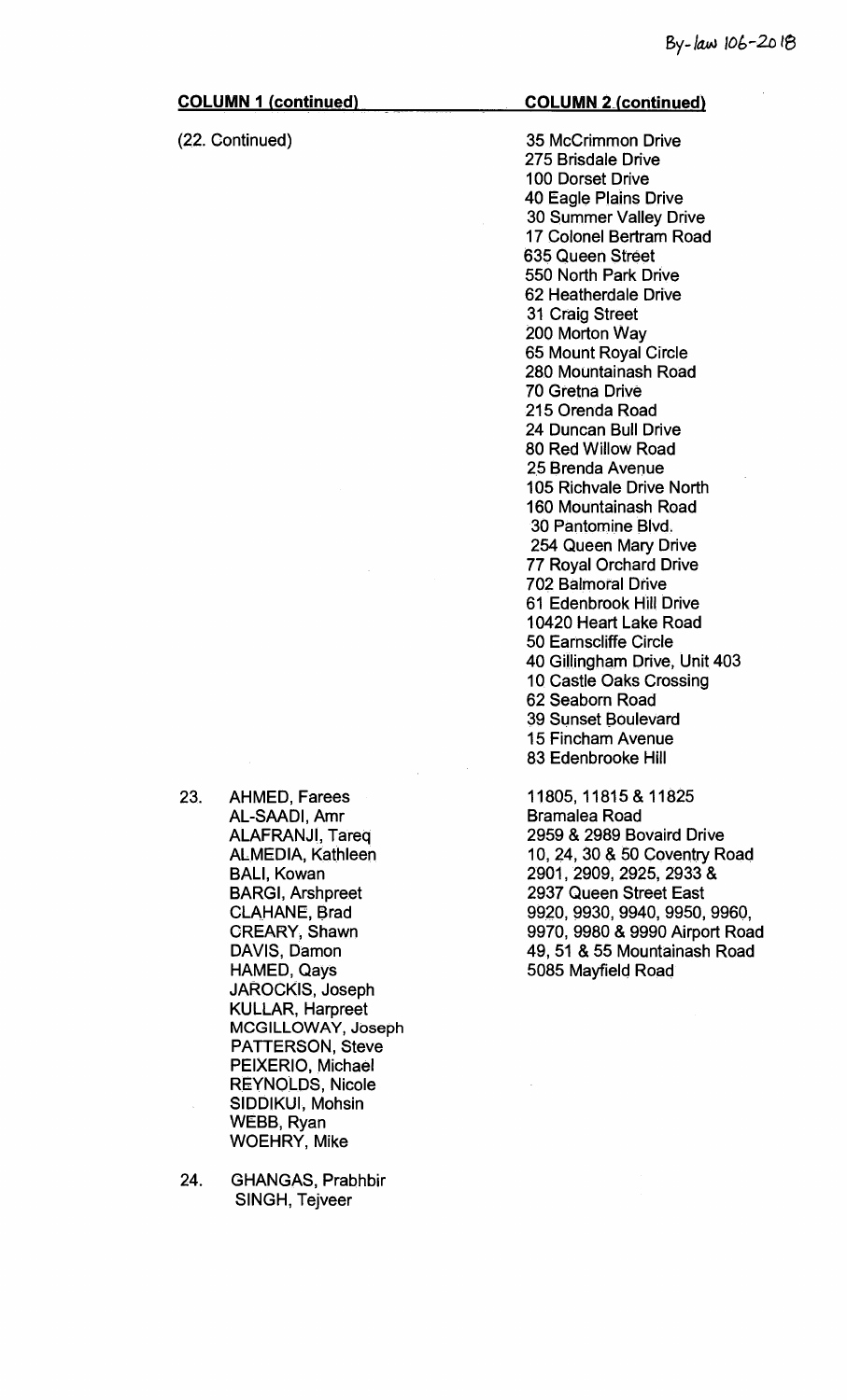- 25. GILL, Ajaypal Singh GILL, Karandeep Singh KAUR, Ramanpreet SINGH, Gurdev
- 26. ARAVINTHAN, Vinujan CORREIA, Josh HEIR, Gursant HUNDAL, Karandeep KAILANI, Bashar PARRALES, Giovanny SINGH, Harjeet TIWARY, Mahindra
- 27. AHMED, Omar BOUNS, Daljeet Singh HAYWARD, Derek HUANG, Thomas KAUL, Harmandeep NGUYEN, Peter ROMANI, Amin SAIYED, Shel Ahmed STEWART, Andrew VEKARIA, Shrey VINCENT, Clarence WALKER, Juline WILSON, Sebastian
- 28. GHOSH, Biswajit KANARELLIS, Ted MALCOM, Christopher
- 29. BAKSH, Hamaladeen BIJAI, Shan KONEV, Vadim LABELLE, Leonard MURATION, Victor RAWSKI, Paul SARPAL, Harsh
- 30. BAMIDELLE, Akamde PALMIERI, Michael
- 31. ASHTON-MONAGHAN, Damien BASU, Rohan BENNETT, Craig BOYLE, James BURBIDGE, Alex CHUNG, Isaac CONYETTE, Wendell COROA, Cristy COROA, Darlene DAR, Faisal DITTAKAVI, Raghuram DUNN, Fabian DZHAFAR, Said

### **COLUMN 2 (continued)**

18 Knightsbridge Road 2260 Bovaird Drive East 2280 Bovaird Drive East

210 Steeles Avenue West 220 Steeles Avenue West

70-120 Clementine Drive 271 Glidden Road

145 Balmoral Drive 800-806 Clark Boulevard 5 Kingscross Road 3 & 11 Knightsbridge Road 75, 80, 85, 90 Orenda Court

17 Worthington Avenue 225, 235 & 245 Castle Oaks **Crossing** 475 & 495 Charolais Blvd. 59 First Gulf Blvd. 535, 539, 543, 545 & 547 Steeles Ave. E. 20, 50, 60 & 70 Biscayne Cres.

190 Clark Boulevard

499 Main Street South 10061 McLaughlin Road North 10088 McLaughlin Road North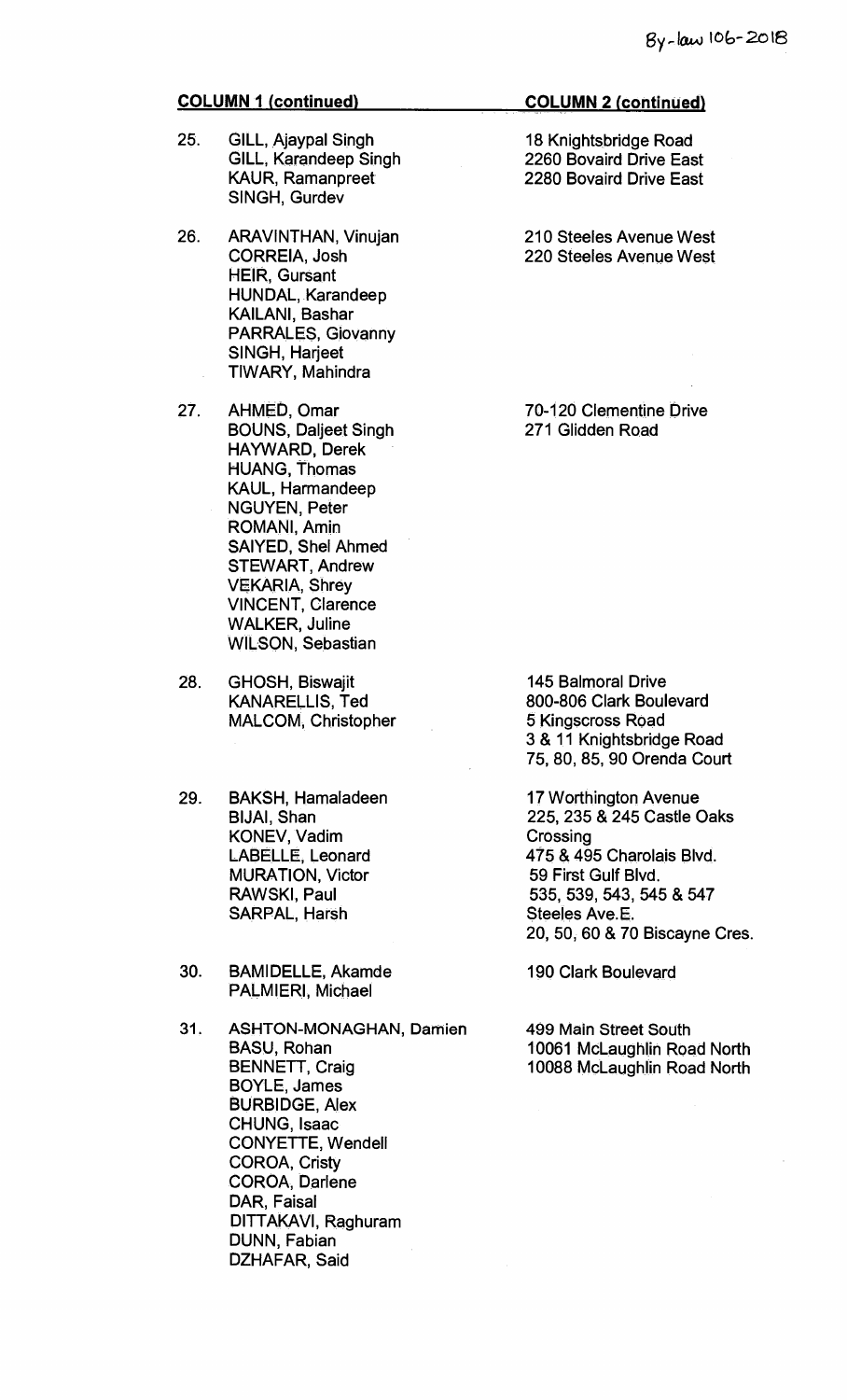**COLUMN 1 (continued) COLUMN 2 (continued)** 

(31. Continued)

EDYVEAN, Andrew GOMES, Timothy GOPAUL, Daniel JABUR, Mohammad JARDIM, Raquel JESSOME, Kyle JOHNSON, Ross MARINEZ, Christopher Rocha MINIC, Jovana MONGA, Vinay NGO, Vincent NORMAN, Holly PALIWODA, Cody PALOMEQUE, Christian POLO, Leonard PUGLIESE, Monica RAFFAELLOS, Atanas RAPOSO, Christopher REGO, Mike REID, Jason SIMPSON, Robert SOOMRO, Sadaf TITTON, Danielle TUCKEY, Sean WASHO, Samuel WILLIAMS, Jonathan WOOLERY, Kyle

- 32. KOCI, Vasillaq
- 33. CARPINISIANU, Silviu 215 Queen Street East CARPINISIANU, Dan WILLIAMS, Elmar
- 34. TAVARES, David 116 Orenda Road
- 35. BOODRAM, Cyril Neeranjan 26 Hanover Road CHUNG, Hardeep DWARKAPRASAD, Mahesh KAUSHAL, Sahil KHARKHANI, Navid RAUL, Rajwinder Singh SAMUELS, Jermaine SMITH, Jesse WYNE, **Munzir**
- 36. THARMALINGAM, Shiv PASIECZNIK, Joyce
- 37. AMBROGI, Augusto 20 Cherrytree Drive BOYKO, Bryant CHATELAIN, James JACOBY, Peter KATSAGA, Artem LEVESQUE, Sherri NOVAK, Zoltan PALMIERI, David WHARWOOD, Craig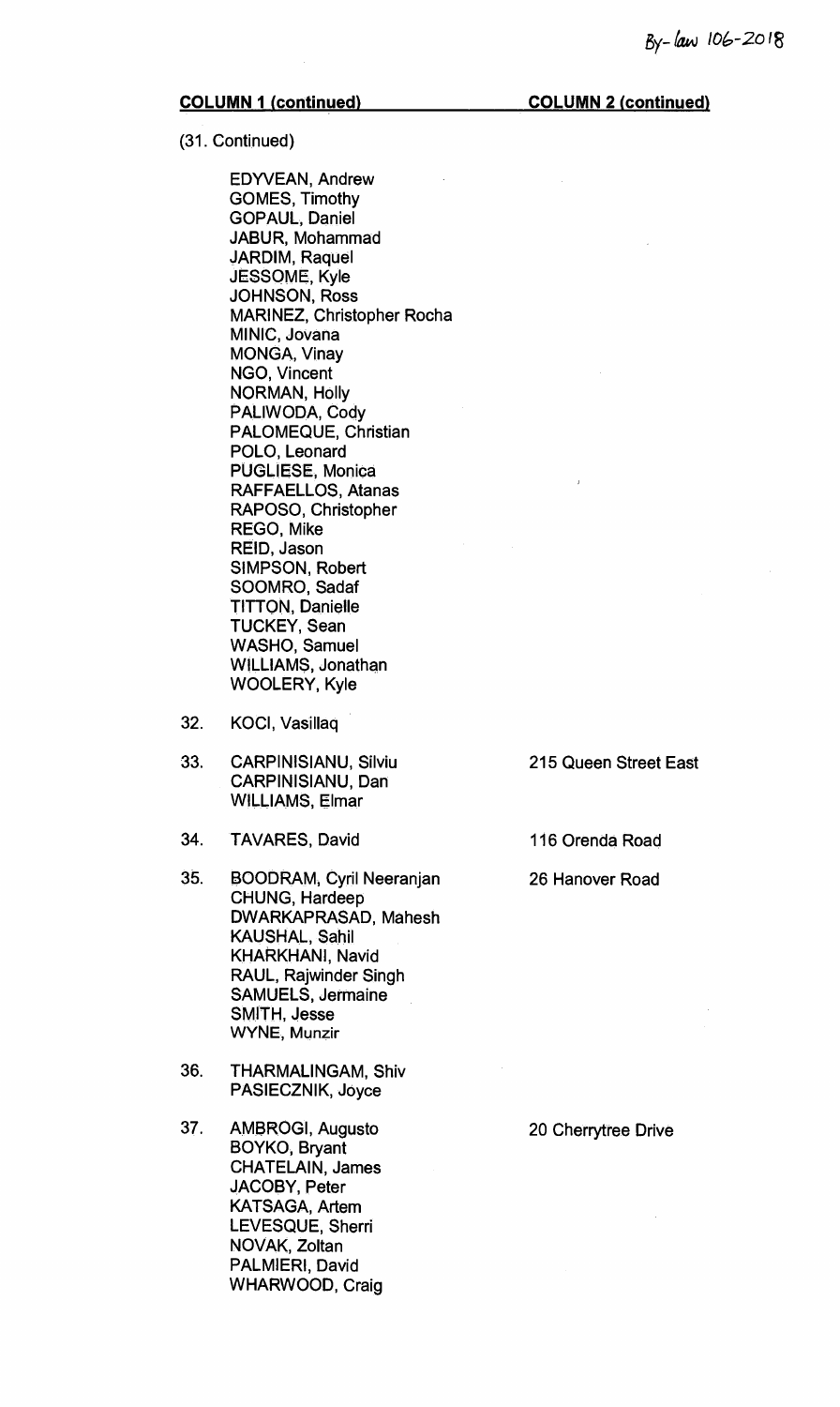- 38. SHIRLEY, Simon
- 39. DHESI, Randeep HASHMY, Nosheen MUGHAL, Nadeem SINGH, Gurmel ZIA, Rahul
- 40. EUSEBIO, Nicholas FLEMMING, Eric HAFFNER, Samantha
- 41. DURRANI, Munawar Hamayun MEHMI, Ravinder RANDHAWA, Prince Pal Singh SRIKANT, Gautam
- 42. KAMRAN-FAROOQ, Shahzada SINGH, Kelvin

## 43. BANDEIRA DE CASTRO, Roberto HANS, Mandeep Kaur PLOURDE, Randal ROCHE, Jeff ROCHE, John SMUSZ, Dawid STRIPE-LANGILLE, Jordan TIWANA, Mandeep

- 44. CANONIZADO, Jade HATCH, Thomas RIVERA, Kyle SZULICH, Jan D.
- 45. MIELTY, Dennis PARTLAND, Adam
- 46. AHMED, Mazhar Jamil
- 47. JOSLIN, William RICHARD, Donald
- 48. BAIG, Ahmad Deen PIMENTEL, Sabrina St. MARTIN, Melissa

### **COLUMN 2 (continued)**

284 Queen Street East 205 Van Kirk Drive

11 Church Street West 300 Walker Drive

365 Kennedy Road South 18 Knightsbridge Road 370 Steeles Avenue East 15 Kensington Road 165 Kennedy Road South 195 Kennedy Road South

9435-9525 Mississauga Road 295 Queen Street East 10048 McLaughlin Road North 10061 McLaughlin Road North 10068 McLaughlin Road North 10088 McLaughlin Road North 10098 McLaughlin Road North

3 Lisa Street

1 Presidents Choice Circle